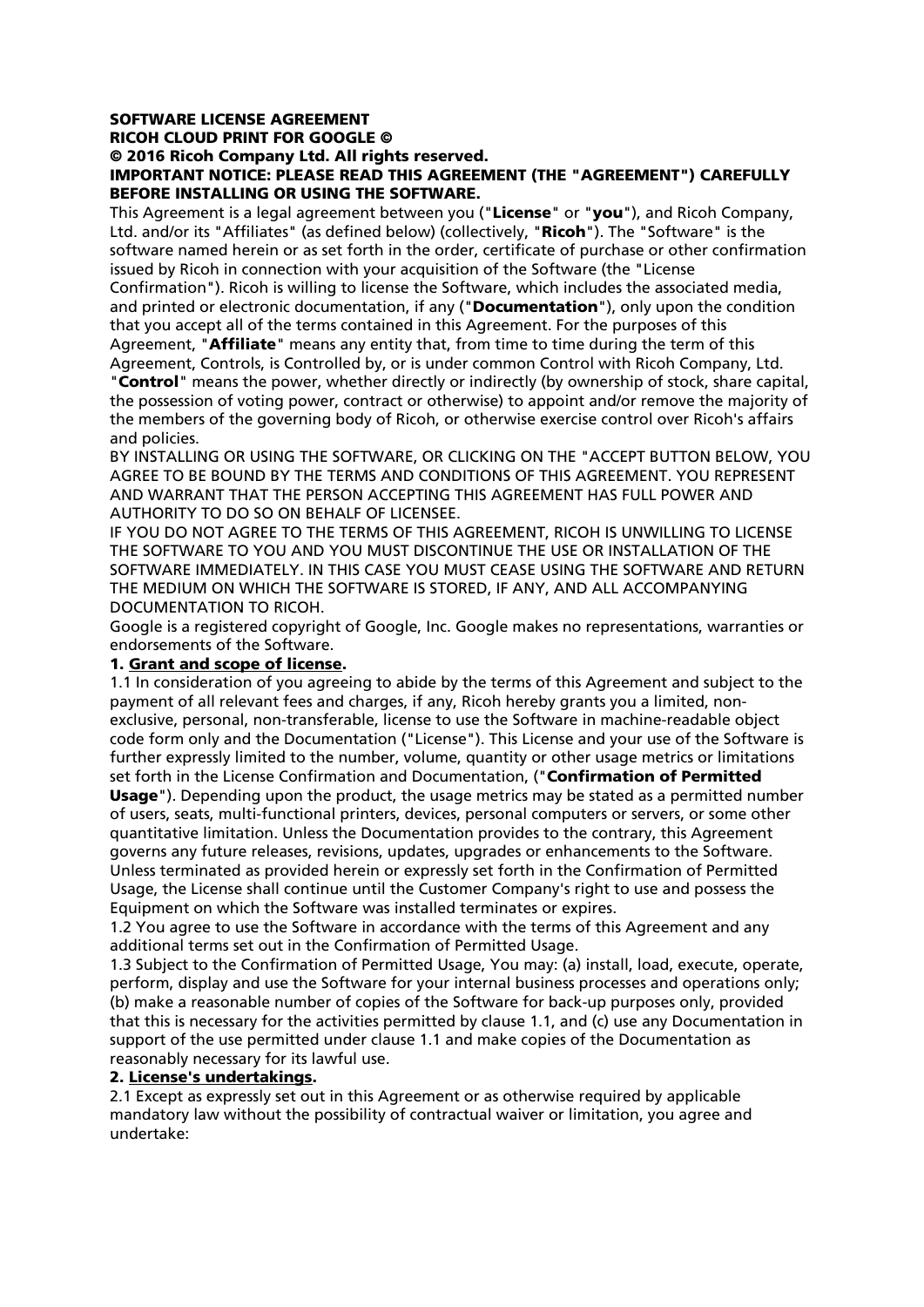(a) not to copy the Software or Documentation, except where such copying is incidental to normal use of the Software or where it is reasonably necessary for the purpose of back-up or operational security;

(b) not to make any derivative works of the Software, nor adapt, vary, translate, modify, or make alterations to, the whole or any part of the Software nor permit the Software or any part of it to be combined with, or become incorporated in, any other programs;

(c) not to decompile, disassemble or reverse engineer the whole or any part of the Software except where required by the terms of an applicable open source software license, or by applicable law without the possibility of contractual waiver;

(d) not to rent, lease, sublicense, loan or transfer the Software and Documentation to any third party, or otherwise allow any third party to use the Software, without the prior written consent of Ricoh;

(e) not to distribute, host as a service, make available for timesharing or otherwise make available for the benefit of third parties (whether for a fee or otherwise) the Software, in whole or in part;

(f) to keep any authorized copies of the Software secure and to maintain accurate and up-todate records of the number and locations of all copies of the Software;

(g) to supervise and control use of the Software and ensure that the Software is used by your employees in accordance with the terms of this Agreement;

(h) to include the copyright notice of Ricoh on all entire and partial copies of the Software in any form; and

(i) not to provide, or otherwise make available, the Software in any form, in whole or in part (including, but not limited to, program listings, object and source program listings, object code and source code) to any person other than your employees without prior written consent from Ricoh.

2.2 You must permit Ricoh and its authorized representatives, at all reasonable times and on reasonable advance notice, to inspect and have access to any premises, and to the computer equipment located there, at which the Software or the Documentation is being kept or used, and any records kept pursuant to this Agreement, for the purpose of ensuring that you are complying with the terms of this Agreement.

## 3. Support & Maintenance.

Contact your installing vendor for support if you experience problems with the Software. Your vendor will support the version of the Software that you are using pursuant to the terms of the contract with your vendor.

## 4. Warranty.

4.1 Ricoh or its reseller warrants that the media on which the software is contained, if any ("Media") will be free from defects in material or workmanship when used in accordance with this Agreement for a period of three (3) months from the date that the Media is delivered to you (unless a longer period is otherwise required by mandatory applicable laws) ("Warranty **Period**"). This limited warranty does not apply if the problem with the Media results from accident, abuse or misapplication of the Media and shall not extend to anyone other than the

original user of the Software.

4.2 Ricoh or its reseller warrants that, for the Warranty Period, the Software will, when installed on the hardware and/or operating system for which it was designed, and properly used, operate substantially in accordance with the Documentation. Any "Third Party Programs" (as defined below) are excluded from this limited warranty. In addition, any alteration, damage or misuse of the Software, or use of the Software with other software, hardware, operating systems or configurations other than that for which it was designed or recommended in the Documentation, voids this warranty.

4.3 If either of the warranties in clause 4.1 or 4.2 is breached, you must notify Ricoh or its reseller in writing as soon as possible. You must give Ricoh or its reseller a reasonable time to fix the problem and (if necessary) to supply you with a corrected version of the Media or Software (as applicable). This will be done without any additional charge to you. If Ricoh or its reseller is unable to resolve a defect or error within the Software or provide a workaround, then Ricoh or its reseller may if it wishes elect to take back the Software and the Documentation and to refund to you the license fees which you have paid to Ricoh or its reseller for use of the affected Software. If Ricoh or its reseller decides to do this, then this will be the only remedy you are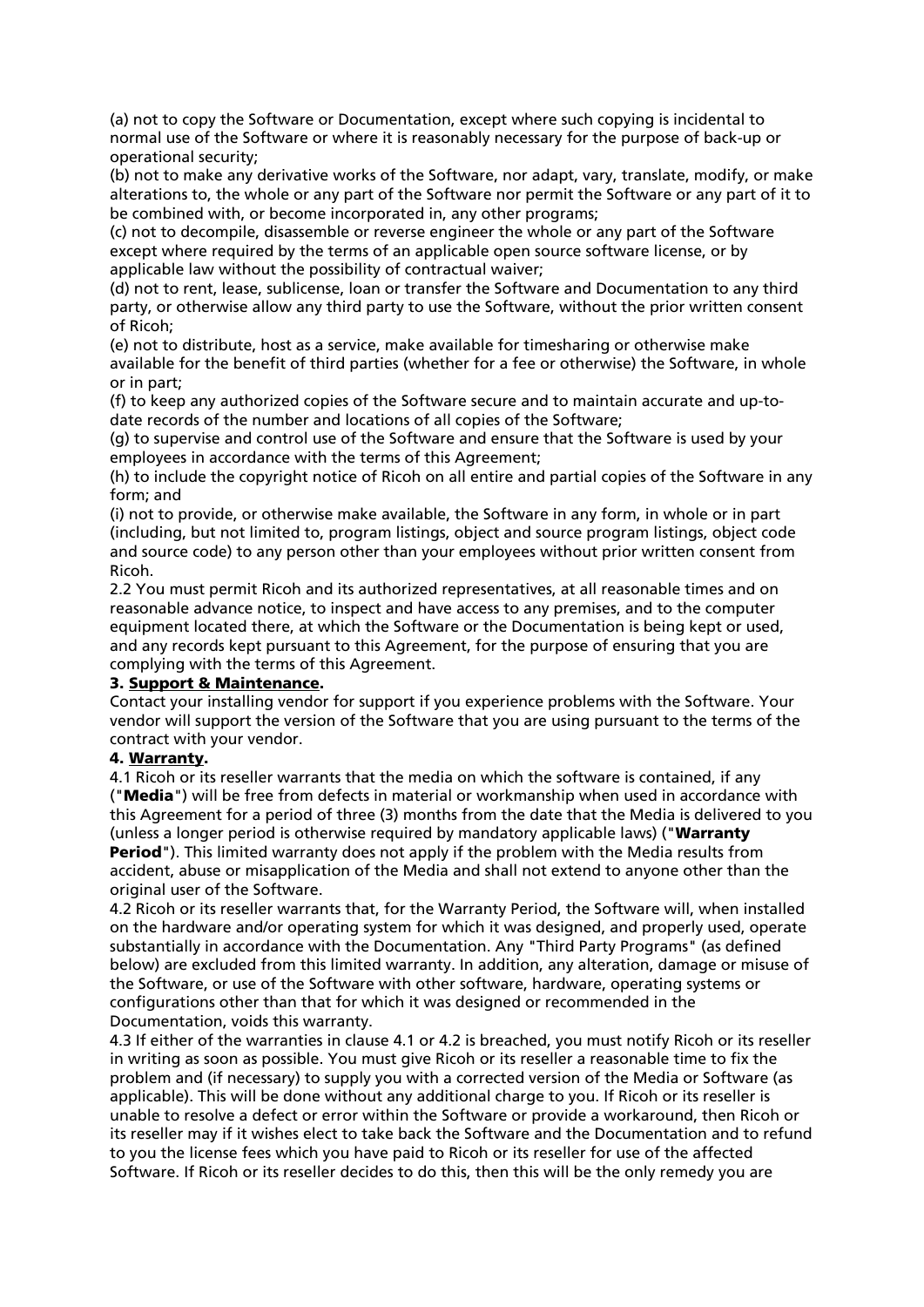allowed in relation to breach of either of the warranties concerned and Ricoh will not have any other liability in relation to them.

4.4 You acknowledge that the Software has not been developed to meet your individual requirements and that it is therefore your responsibility to ensure that the facilities and functions of the Software as described in the Documentation meet your requirements. 4.5 You also acknowledge that the purpose of the Software is to allow end users to print on Ricoh printers, via a connection established between the Google Cloud Services and the Ricoh printers. Ricoh will only be responsible for the printing on Ricoh printers of the print jobs sent by end user to the Google Cloud. The end user shall remain responsible for sending the print jobs to the Google Cloud via the use of its own Google account and Google Cloud Services which are subject to the acceptance of separate Google terms of services and privacy policies for which Ricoh is not responsible.

For the avoidance of doubt, Ricoh cannot be held liable for any incident or disruption of the printing service caused or for any delays encountered or damages or losses suffered (including any loss of data) as a result of the use of Google Cloud Services.

4.6 This Agreement sets out the full extent of Ricoh's obligations and liabilities in respect of the supply of the Software and Documentation. EXCEPT FOR THE LIMITED WARRANTY PROVIDED HEREIN, YOU ACKNOWLEDGE THAT THE SOFTWARE, SERVICES, SUPPORT AND ANYTHING ELSE SUPPLIED TO YOU UNDER THIS AGREEMENT ARE BEING PROVIDED "AS IS", WITHOUT WARRANTY OF ANY KIND WHATSOEVER. RICOH EXPRESSLY DISCLAIMS ALL OTHER WARRANTIES, CONDITIONS, REPRESENTATIONS OR OTHER TERMS WHATSOEVER (WHETHER EXPRESS OR IMPLIED) INCLUDING, BUT NOT LIMITED TO, THE IMPLIED TERMS OF SATISFACTORY QUALITY, MERCHANTABILITY, FITNESS FOR A PARTICULAR PURPOSE, AND NON-INFRINGEMENT. YOU ASSUME RESPONSIBILITY FOR THE SELECTION OF THE SOFTWARE TO ACHIEVE YOUR INTENDED RESULTS. RICOH DOES NOT WARRANT THAT THE SOFTWARE WILL MEET YOUR REQUIREMENTS; THAT ITS OPERATION WILL BE UNINTERRUPTED, SECURE OR ERROR-FREE; OR THAT ALL ERRORS OR DEFECTS WILL BE CORRECTED. TO THE EXTENT PROHIBITED BY APPLICABLE LAW, AS DEFINED IN SECTION 10.3, SOME OR ALL OF THE ABOVE LIMITATIONS OR EXCLUSIONS MAY NOT APPLY TO YOU.

#### 5. Ricoh's liability.

5.1 UNLESS OTHERWISE REQUIRED BY APPLICABLE LAW WITHOUT THE POSSIBILITY OF CONTRACTUAL WAIVER OR LIMITATION AND SUBJECT TO CLAUSE 5.4, IN NO EVENT SHALL RICOH, ITS AFFILIATES OR SUPPLIERS OR RESELLERS / DISTRIBUTORS, OR ITS OR THEIR OFFICERS, DIRECTORS, EMPLOYEES, REPRESENTATIVES OR AGENTS (COLLECTIVELY, THE "RICOH PARTIES") BE LIABLE TO YOU (WHETHER FOR BREACH OF CONTRACT, NEGLIGENCE OR FOR ANY OTHER REASON) FOR ANY: (A) LOSS OF REVENUE, PROFITS, SALES, BUSINESS, ANTICIPATED SAVINGS OR REVENUES; (B) LOSS OF GOODWILL; (C) LOSS, DAMAGE OR ALTERATION OF DATA; (D) LOSS OF OR LOSS OF USE OF HARDWARE, SOFTWARE OR DATA, OR (E) INDIRECT, CONSEQUENTIAL, EXEMPLARY OR SPECIAL LOSS OR DAMAGES.

5.2 IN ADDITION, UNLESS OTHERWISE REQUIRED BY APPLICABLE LAW WITHOUT THE POSSIBILITY OF CONTRACTUAL WAIVER OR LIMITATION, RICOH PARTIES' TOTAL AGGREGATE LIABILITY UNDER THIS AGREEMENT AND IN RELATION TO THE SOFTWARE AND ANYTHING WHICH RICOH HAS DONE OR NOT DONE IN CONNECTION WITH THIS AGREEMENT (AND WHETHER THE LIABILITY ARISES BECAUSE OF BREACH OF CONTRACT, NEGLIGENCE OR FOR ANY OTHER REASON) SHALL BE LIMITED TO THE GREATER OF THE TOTAL AMOUNTS PAID AND PAYABLE BY YOU FOR THE USE OF THE SOFTWARE OR OR €5000 EUROS.

5.3 NOTWITHSTANDING THE FOREGOING, RICOH PARTIES' LIABILITY FOR: (A) DEATH OR PERSONAL INJURY CAUSED BY THE NEGLIGENCE OF RICOH PARTIES' OR THEIR AGENTS OR EMPLOYEES; (B) FRAUDULENT MISREPRESENTATION, OR (C) ANY OTHER LIABILITY THAT CANNOT BE EXCLUDED OR LIMITED BY MANDATORY APPLICABLE LAW; IS NOT EXCLUDED OR LIMITED BY THIS AGREEMENT, EVEN IF ANY OTHER TERM OF THIS AGREEMENT WOULD OTHERWISE SUGGEST THAT THIS MIGHT BE THE CASE. 5.4 TO THE EXTENT PROHIBITED BY APPLICABLE LAW, AS DEFINED IN SECTION 10.3, SOME OR ALL OF THE ABOVE LIMITATIONS OR EXCLUSIONS MAY NOT APPLY TO YOU. 6. Intellectual Property Rights; Third Party Programs.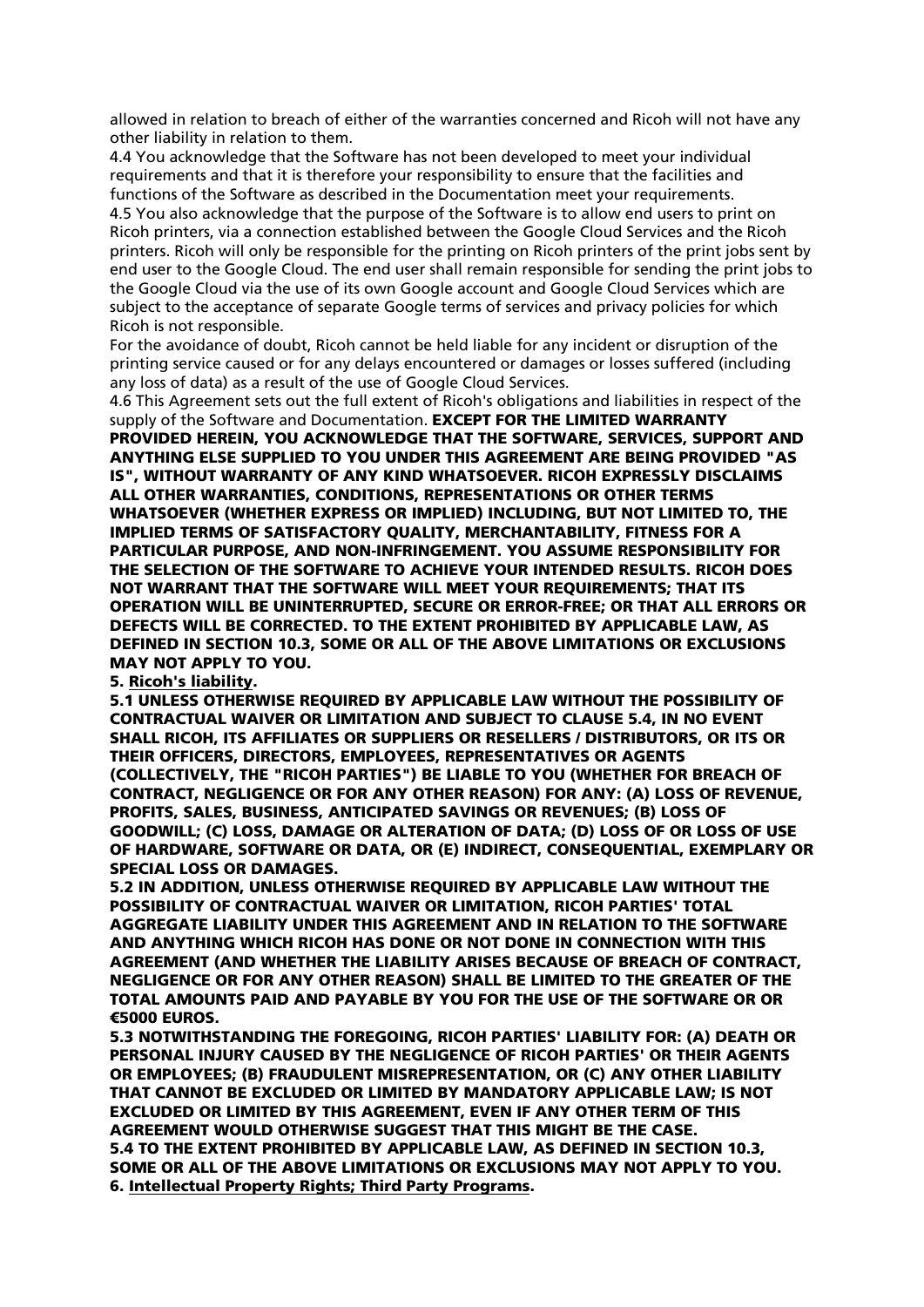6.1 You acknowledge that all intellectual property rights, title, and interest in the Software and Documentation throughout the world are owned by Ricoh or its third party licensors, that rights in the Software are licensed (not sold) to you, and that you have no rights in, or to, the Software, Documentation or anything else supplied to you under this Agreement other than limited License provided by this Agreement. Further, no right, title or interest to any trademark, service mark or trade names of Ricoh is granted by this Agreement. Without limiting the foregoing, Ricoh and/or its licensors retain all right, title, and interest in and to its or their intellectual property rights, including but not limited to: (a) all software code (source and object), functionality, technology, system or network architecture and user interfaces and all modifications thereto; (b) all ideas, trade secrets, inventions, patents, copyrights and other intellectual property rights with respect to the Software; (c) all evaluations, comments, ideas and suggestions made by you regarding the Software, whether or not those are incorporated into subsequent versions, and (d) any modifications or derivative works developed from Ricoh's or its licensors' intellectual property rights. You agree to treat, protect and maintain Ricoh's intellectual property rights as strictly confidential.

6.2 You acknowledge that the Software may contain software programs, code or libraries owned by third parties and/or licensed pursuant to one or more open source software licenses ("Third Party Programs"). You may use such Third Party Programs only as integrated or contained in the Software; provided that all intellectual property rights in such Third Party Programs remain owned by their respective licensors. Where the license agreement or terms of use for such Third Party Programs (the "Third Party Licenses") are contained in the installation instructions, text or "readme" files, or other download or installation media that Ricoh provides to you in connection with the Software, your use of the Third Party Programs shall be subject to and you agree to comply with such Third Party Licenses. Except as otherwise set forth in a Third Party License, the restrictions and requirements in this Agreement shall apply to your use of all Third Party Programs.

6.3 Only when expressly permitted by applicable law without the possibility of contractual waiver or required by a Third Party License, Ricoh waives the prohibition in Section 2.1 hereof against reverse engineering or decompiling, but only as to the respective Third Party Program for the limited purpose required by the applicable license or law and not to create any software which is substantially similar to the Software. Except as expressly set out in this Agreement or by Ricoh, you acknowledge that you have no right to have access to the Software in source code form, in unlocked coding or otherwise in human readable form with comments.

6.4 Notwithstanding anything herein to the contrary, all Third Party Programs are furnished by Ricoh without support, "as is" and without any warranties of any kind, express or implied, and the use of such Third Party Programs is at Licensee's sole risk. IN NO EVENT SHALL RICOH BE LIABLE FOR SUCH THIRD PARTY PROGRAMS AND RICOH SPECIFICALLY DISCLAIMS ANY EXPRESS OR IMPLIED WARRANTIES (INCLUDING ANY WARRANTY OF NON-INFRINGEMENT) AND DISCLAIMS LIABILITY INCLUDING ANY SPECIAL, INCIDENTAL, OR CONSEQUENTIAL LOSS OR DAMAGE, INCLUDING WITHOUT LIMITATION, ANY LOST PROFITS OR SAVINGS, AND ANY LOSS OR DAMAGE CAUSED BY ANY THIRD PARTY PROGRAMS.

## 7. Termination.

7.1 The License is terminated at the end of the fixed term as set forth in your contract with Ricoh or its resellers / distributors.

7.2 At Ricoh's option and upon notice to you, this Agreement will terminate immediately if you fail to pay any fees or charges specified in your Confirmation of Permitted Usage or fail to comply with any terms and conditions of this Agreement.

7.3 Upon expiration of the term or termination of this Agreement, you must immediately stop using the Software and give Ricoh or its resellers access to the Software and/or to the Equipment so that Ricoh or its resellers can uninstall the Software and/or remove the Equipment. Any copies of the Software shall be returned to Ricoh or its resellers, or destroyed at Ricoh's or its resellers' option.

Any terms of this Agreement that by their nature extend beyond the termination of this Agreement shall survive.

## 8. U.S. Government Restricted Rights.

8.1 If you are licensing the Software or its accompanying Documentation for or on behalf of the U.S. Government, then in accordance with 48 CFR 227.7201 through 227.7202-4 (for Department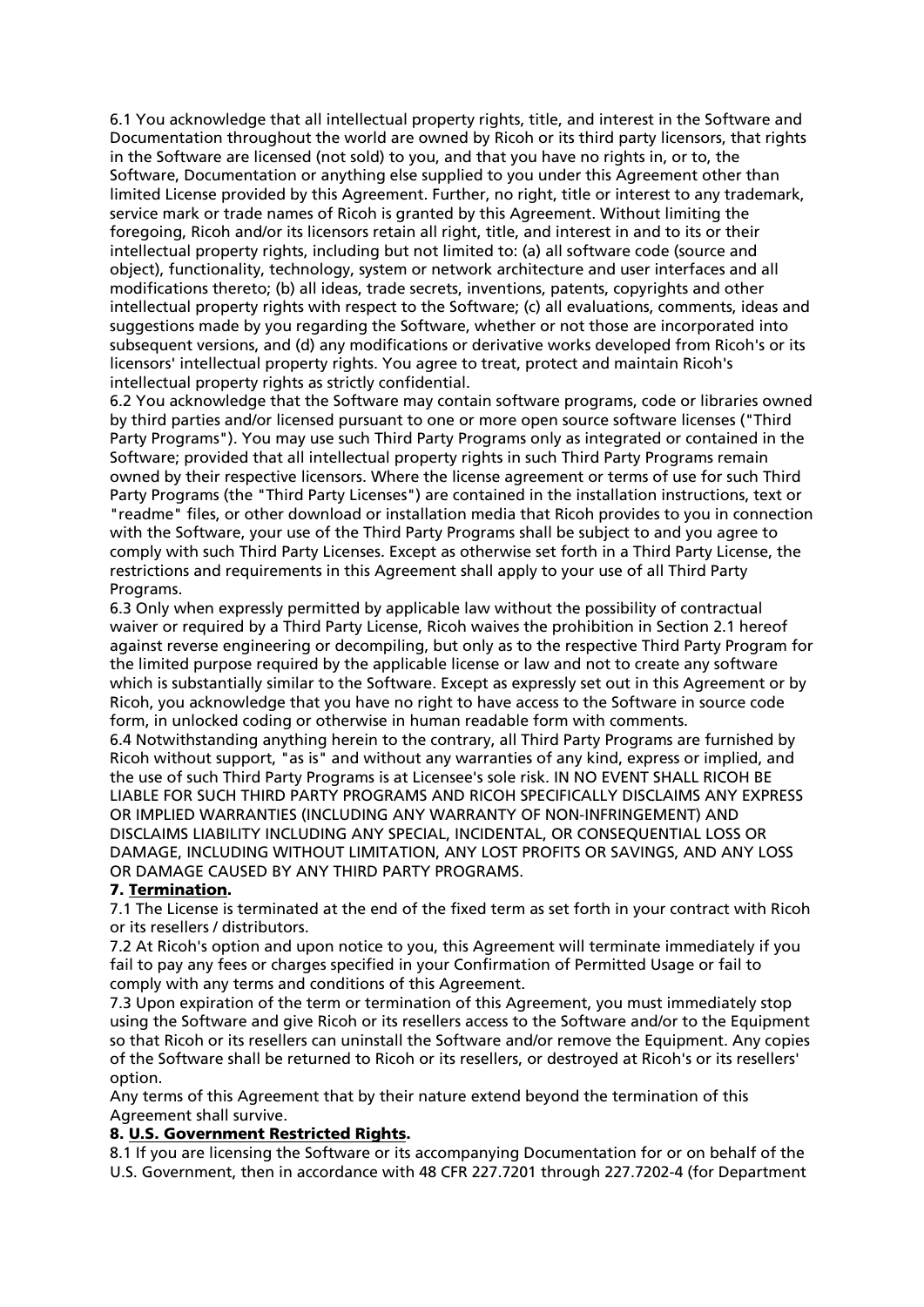of Defense (DoD) acquisitions) and with 48 CFR 2.101 and 12.212 (for non-DoD acquisitions), it is classified as "Commercial Computer Software" and "Commercial Computer Software Documentation" and is being licensed to U.S. Government end users (i) only as Commercial items and (ii) with only those rights as are granted to all other end users pursuant to the terms and conditions hereof.

# 9. Contact Information.

9.1 Unless otherwise prohibited by applicable law without the possibility of contractual waiver or limitation, you agree to allow Ricoh to store and use your contact information, including names, phone numbers, and e-mail addresses, anywhere it does business. Such information will be processed and used in connection with our business relationship, and may be provided to contractors, resellers authorized by Ricoh, and assignees of Ricoh for uses consistent with their collective business activities, including communicating with you (for example, for processing orders, for providing services, for promotions, and for market research). You acknowledge that your contact information will be stored at data centers, which may, or may not be located in the country where you are located, and you consent to the processing and storage of your contact information in such location (including storage at data centers outside the European Economic Area, even if you are located within the EEA). Under protection of confidentiality agreements, Ricoh may transfer your contact information to third party processors to help Ricoh provide services and manage its relationship with you, including purchase and order fulfillment, credit card processing, providing marketing assistance and providing other customer services. You agree that in the event we undergo re-organisation or are sold to a third party, Ricoh may transfer the contact information to that re-organised entity or third party.

## 10. General.

10.1 Ricoh may transfer, assign, sub-contract or otherwise dispose of this Agreement, or any of its rights or obligations arising under it, at any time during the term of the Agreement. Neither this Agreement nor the license to use the Software may be assigned or otherwise transferred by you except to (i) a wholly owned subsidiary or (ii) an affiliate that is controlled by or under common control with you and which, in either case, expressly agrees in writing to assume all obligations under this Agreement, provided that such subsidiary or affiliate is creditworthy and that such assignment is notified in advance to Ricoh. No such permitted assignment shall release the original licensee from liability hereunder.

10.2 You agree to comply with all applicable export and import laws and regulations applicable to the jurisdiction in which the Software was obtained and in which it is used. Without limiting the foregoing, in connection with use of the Software, you shall comply with all export laws and regulation applicable to goods of United States origin including those that prohibit the Software from being exported or re-exported (a) into any U.S. embargoed countries or (b) to anyone on the U.S. Treasury Department's list of Specially Designated Nationals or the U.S. Department of Commerce Denied Person's List or Entity List. By using the Software, you represent and warrant that you are not located in any such country or on any such list. You also agree that you will not use the Software for any purposes prohibited by United States law, including, without limitation, the development, design, manufacture or production of missiles, nuclear, chemical or biological weapons.

10.3 The United Nations Convention on Contracts for the International Sale of Goods does not apply to this Agreement. The governing law and jurisdiction for this Agreement will depend upon where you purchased or obtained the Software, as follows:

(a) if you purchased or obtained the Software in the Americas, this Agreement shall be deemed made under the laws of the State of New York, USA, excluding the choice of law and conflict of law provisions, and any claim against Ricoh may be enforced or disputed only and exclusively in the courts of the State of New York,

(b) if you purchased or obtained the Software in Europe, the Middle East or Africa, this Agreement shall be deemed made under the laws of the England, excluding the choice of law and conflict of law provisions, and any claim against Ricoh may be enforced or disputed only and exclusively in the courts of England, or

(c) if you purchased or obtained the Software in the regions other than those provided in clauses (a) and (b) above, this Agreement shall be deemed made under the laws of Japan, excluding the choice of law and conflict of law provisions, and any claim against Ricoh may be enforced or disputed only and exclusively in the courts of Tokyo, Japan.